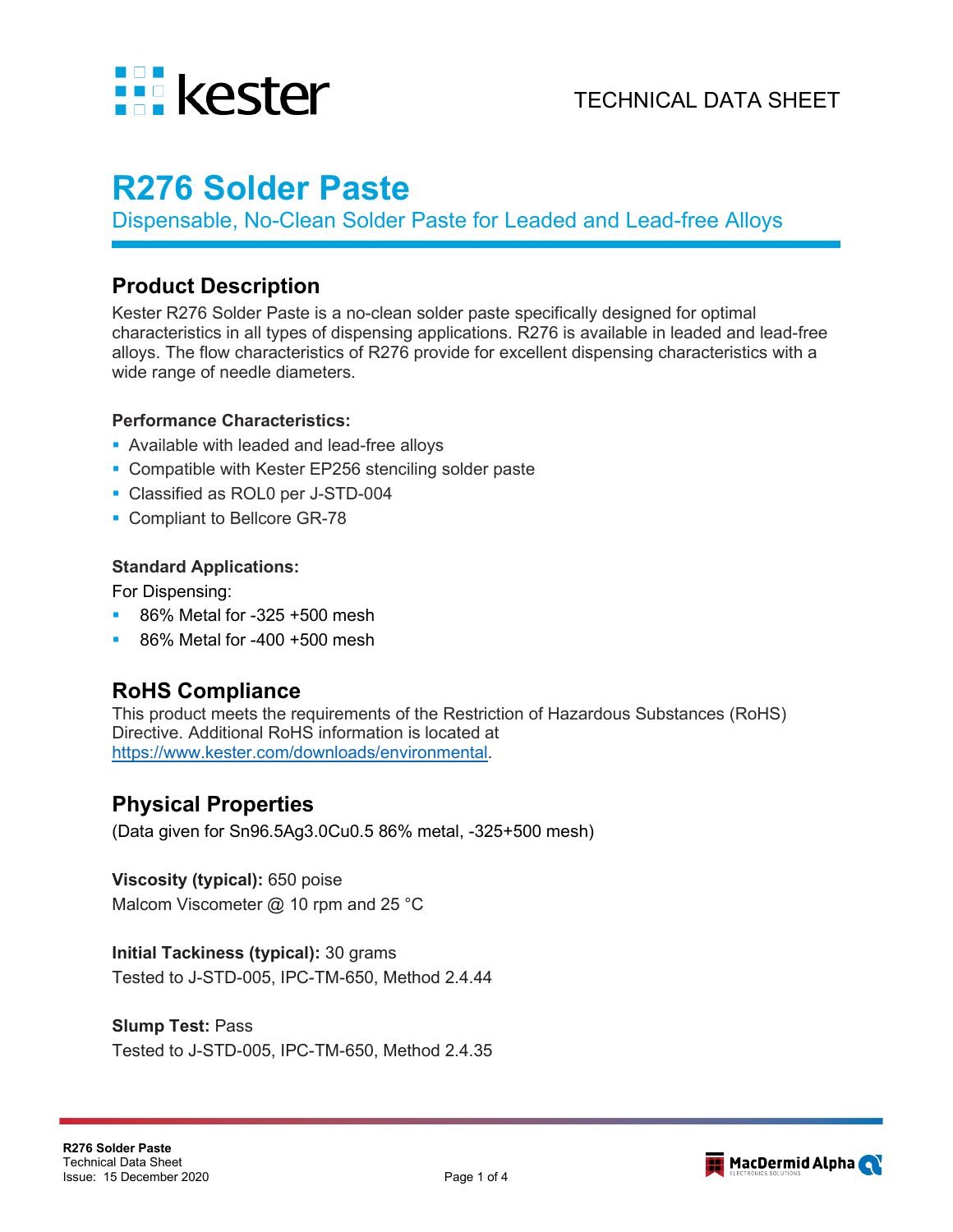

# TECHNICAL DATA SHEET

**Solder Ball Test:** Preferred Tested to J-STD-005, IPC-TM-650, Method 2.4.43

**Wetting Test:** Pass Tested to J-STD-005, IPC-TM-650, Method 2.4.45

### **Reliability Properties**

**Copper Mirror Corrosion:** Low Tested to J-STD-004, IPC-TM-650, Method 2.3.3

#### **Corrosion Test:** Low

Tested to J-STD-004, IPC-TM-650, Method 2.6.15

#### **Silver Chromate:** Pass

Tested to J-STD-004, IPC-TM-650, Method 2.3.33

#### **Chloride and Bromides:** None Detected

Tested to J-STD-004, IPC-TM-650, Method 2.3.35

#### **Fluorides by Spot Test:** Pass

Tested to J-STD-004, IPC-TM-650, Method 2.3.35.1

#### **Surface Insulation Resistance (SIR) (typical):** Pass Tested to J-STD-004, IPC-TM-650, Method 2.6.3.3

|       | <b>Blank</b>                  | <b>R276</b>         |
|-------|-------------------------------|---------------------|
| Day 1 | $1.0*10^{10}$ Ω               | $9.8*10^8$ $\Omega$ |
| Day 4 | 1.3*10 <sup>10</sup> $\Omega$ | $1.6*10^9$ $\Omega$ |
| Day 7 | $1.3*10^{10} \Omega$          | $1.1*10^{9} \Omega$ |

# **Availability**

R276 is available in Sn63Pb37, Sn96.5Ag3.0Cu0.5, Sn43Pb43Bi14, Sn10Pb88Ag2, Sn95.5Ag3.8Cu0.7 and Sn62Pb36Ag2 alloys with the recommended Type 3 powder mesh. For specific packaging information, please refer to [https://www.kester.com.](https://www.kester.com/)

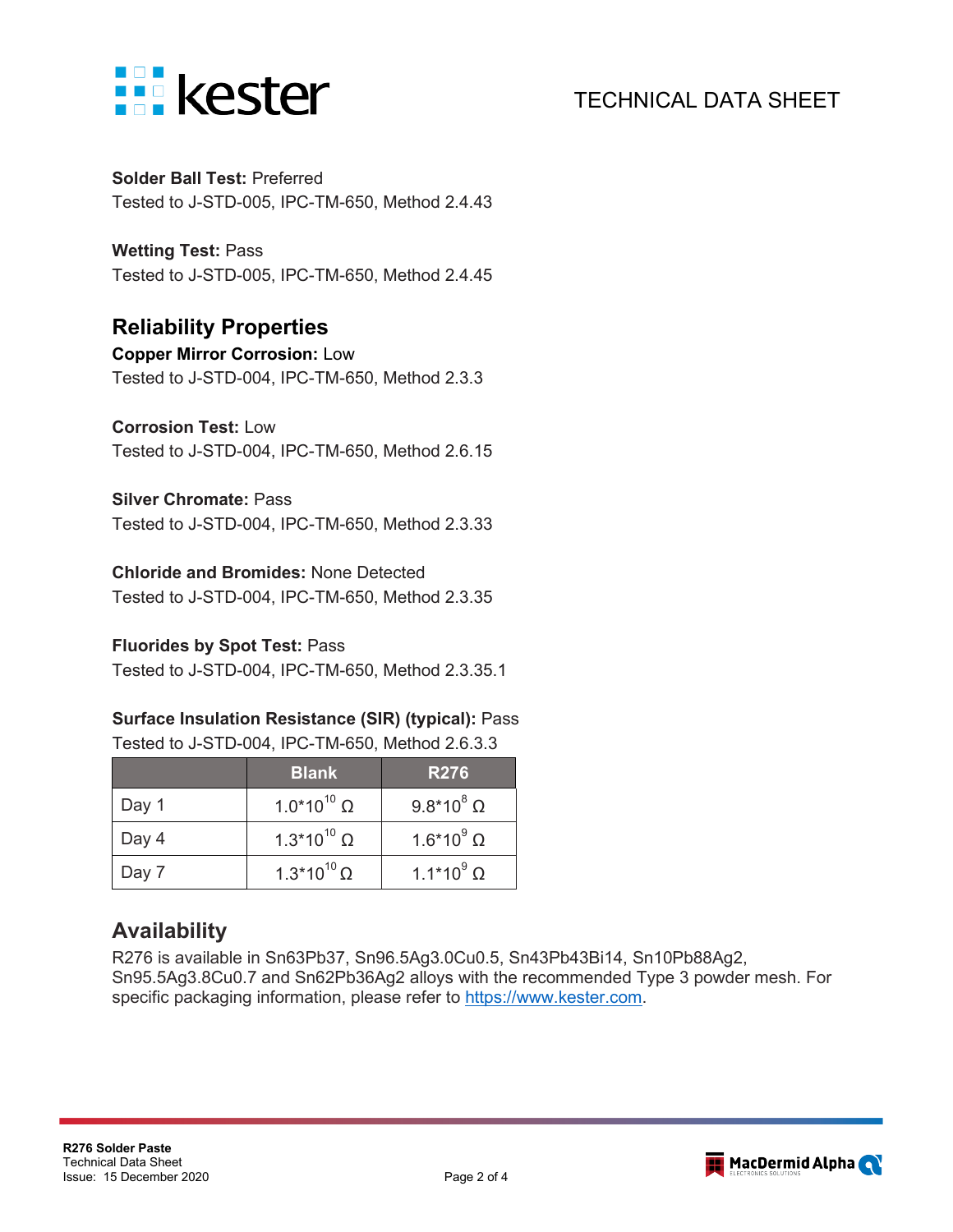

# **Printing Parameters**

| Needle Diameter       | Type 3 powder may be used with needle sizes down to<br>22 gauge  |  |
|-----------------------|------------------------------------------------------------------|--|
| <b>Dispense Speed</b> | Capable of at least 4 dots per second                            |  |
| Temperature/Humidity  | Optimal ranges are 21 to 25 °C (70 to 77 °F) and 35 to<br>65% RH |  |

# **Recommended Reflow Profile**



The recommended reflow profile for R276 made with SAC alloys is shown here. This profile is simply a guideline. Since R276 is a highly active solder paste, it can solder effectively over a wide range of profiles. Your optimal profile may be different from the one shown based on your oven, board and mix of defects. Please contact Kester if you need additional profiling advice.

NOTE: The peak temperature for leaded profile should be 205 to 215 °C degrees.

# **Cleaning**

R276 is a no-clean formula. The residues do not need to be removed for typical applications. Although R276 is designed for no-clean applications, its residues can be easily removed using automated cleaning equipment (in-line or batch) with a variety of readily available cleaning agents. Call Kester Technical Support for details.

# **Recycling Services**

We provide safe and efficient recycling services to help companies meet their environmental and legislative requirements and at the same time, maximize the value of their waste streams.

Our service collects solder dross, solder scrap, and various forms of solder paste waste. Please contact your local sales representative for recycling capabilities in your area or [link here.](https://www.kester.com/services/reclaim-recycling-services?utm_source=alpha-document-link&utm_medium=tech-bulletin&utm_campaign=recycling-kester)